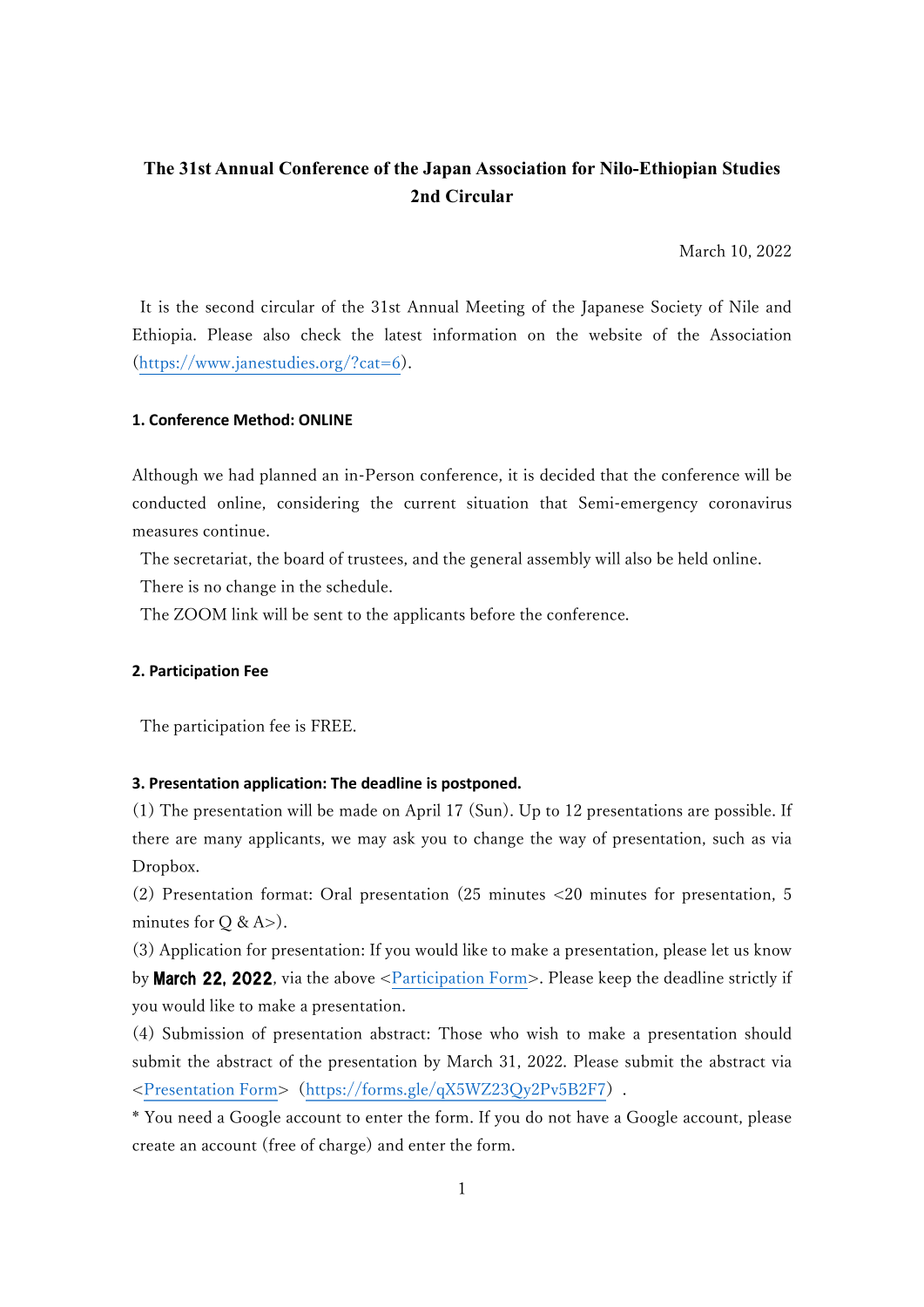#### 4. Overall Summary

【Session】 April 16 (Sat) to 17 (Sun), 2022

【Venue】 ONLINE

You will need internet access such as a computer or tablet to connect to ZOOM to participate.

The presenter has to use a PC microphone for your presentation.

【schedule】

April 16, 2022 (Sat) The Board of Trustees meeting, Public Symposium

April 17, 2022 (Sun) Individual presentation, The General Assembly

\* Details of the public symposium will be announced in the 3rd Circular. The planned theme is "Rethinking the Federal System of Ethiopia"(tentative).

## [Reposted: No change from the 1st Circular]

## 5. Application for participation

(1) If you would like to participate, please apply from the <Participation Form> (https://forms.gle/Dy3QKy3X8wGoJB958) by March 31, 2022 (Thursday).

(2) Participation fee will be notified by the next Circular after March 1 when the conference method is confirmed.

\* Personal information obtained through this application will be used only for the office work of this conference and will be handled with caution.

## 6. Procedure for preparing the abstract of the presentation

 The main specifications are as follows. A template will be attached separately, so please use it for submission.

- ・ Margin: All 25mm
- ・ Japanese title: MS Mincho 14 points
- ・ Japanese presenter name/Affiliation: MS Mincho 12 points
- ・ Title in English: Times New Roman 14 points
- ・ Presenter name & affiliation: Times New Roman 12 points
- ・ Summary of presentation: MS Mincho 11 points / 40 lines
- ・ Abstract: Times New Roman 11 points, approx. 40 lines

 $\star$  Make sure that it fits on one vertical sheet of A4 paper. The abstract should be within one page.

★ Please send two files in a WORD file and a file converted to PDF as a general rule.